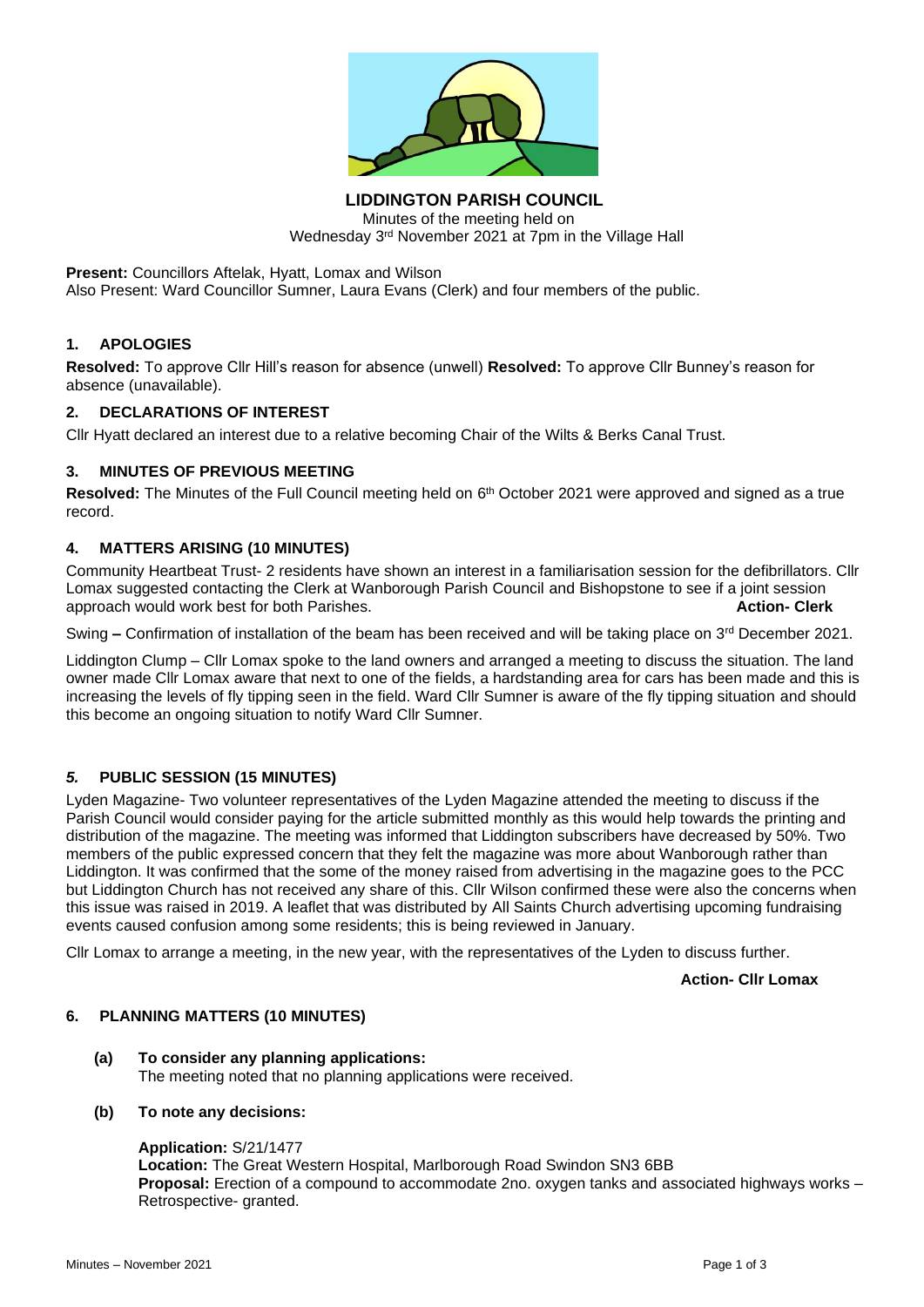# **7. WARD COUNCILLOR REPORT (10 MINUTES)**

Fibre Broadband- The project is going well, the only section left for completion is between the Marsh and the Hospital. Some properties will be connected before Christmas.

Local Plan Review- The consultation has now closed.

Inlands Farm – Awaiting to hear the inspectors decision which is due at the end of November

Bus Improvement Plan- A new project is underway to improve the Bus Services and hopefully introduce zero emission buses. Ward Cllr Sumner wishes for the rural areas to have a regular bus service and route.

Ward Cllr Sumner left the meeting at 8:05pm

### **8. FINANCE (10 MINUTES)**

- (a) **To approve payment of the following invoices**:
	- HMRC- Tax Month 07-£41.80
	- Chairs Allowance- £75.00
	- Expenses for Postage and refreshments for Lord Joffe Memorial £160.53
	- Expenses for D Lomax for printing and postage- £62.12
	- Adams & Watt Ltd- Joel Joffe Way and Flailing £384.00

**Resolved:** Cllr Wilson proposed approval of the invoices, standing order, recurring payment and ratification of the payments made between meetings. Cllr Hyatt seconded the proposal and was unanimously agreed.

- **(b) To approve payment of the following Standing Orders:**
	- Adams & Watt Annual grass cutting contract October instalment- £526.34
- **(c) To approve the following Direct Debits:**
	- Three Mobile phone bill £3.00
- **(d) To approve payment of the following recurring payments**
	- Unlimited webhosting (18/10/2021- 17/11/2021) £4.50
- (e) **To ratify payments made between meetings**
	- Salary October- £167
		- Arkell's brewery- £295.15

#### **(f) To receive the monthly accounts reconciliation**

**Resolved:** The meeting noted that the accounts were in a good position,

### **9. VILLAGE MATTERS (15 MINUTES)**

- **a)** Royal Mail post box- change to last collection Cllr Aftelak explained that a resident raised concerns regarding the change to the last post collection from 4pm to 9am. Cllr Aftelak to find out more information regarding this. **Action-** Cllr Aftelak
- b) Speed Signs-SBC has not addressed our request for a new speed sign to replace the old one
- c) (east of Church road) when it is relocated. The quotes received covered relocation and refurbishment of the old one. Cllr Lomax to email Ward Cllr Sumner with the specifics so this can then be forwarded to the Traffic Management team at SBC and hopefully make progress before winter. **Action- Cllr Lomax**
- d) Lyden Magazine Covered under item 5
- e) The Monument –Cllr Lomax and Cllr Wilson attended a Zoom meeting held with a member of English Heritage to discuss the platform at the monument. The meeting agreed that the best way to proceed is for the contractor to investigate the problem to better understand the amount of work required for obtaining quotes.

#### **10. COUNCILLORS' REPORTS (10 MINUTES)**

Councillors who have attended meetings on behalf of the Parish Council or who are responsible for local schemes, amenities and projects will have the opportunity to provide an update on progress made.

Allotments (LH) – Cllr Hyatt confirmed that four people turned up to the clean up of the allotments, and the next step is to remove all the rubbish that has accumulated. A water tank has been located from the Wilts & Berks Canal Trust at a cost of £40. Cllr Lomax proposed to purchase the water tank. Cllr Aftelak seconded the proposal which was unanimously agreed. Cllr Lomax requested the Clerk to chase the Solicitor regarding the lease. **Action- Clerk**

Playing Field (CB) – No update provided.

Village Hall Committee (SH) – No update provided

Town Fund Board (GW) – Meeting to be held in mid- December. The town market proposals are looking promising and moving ahead.

Swindon Local Council Forum (DL & GW) – No update provided due to the meeting dates